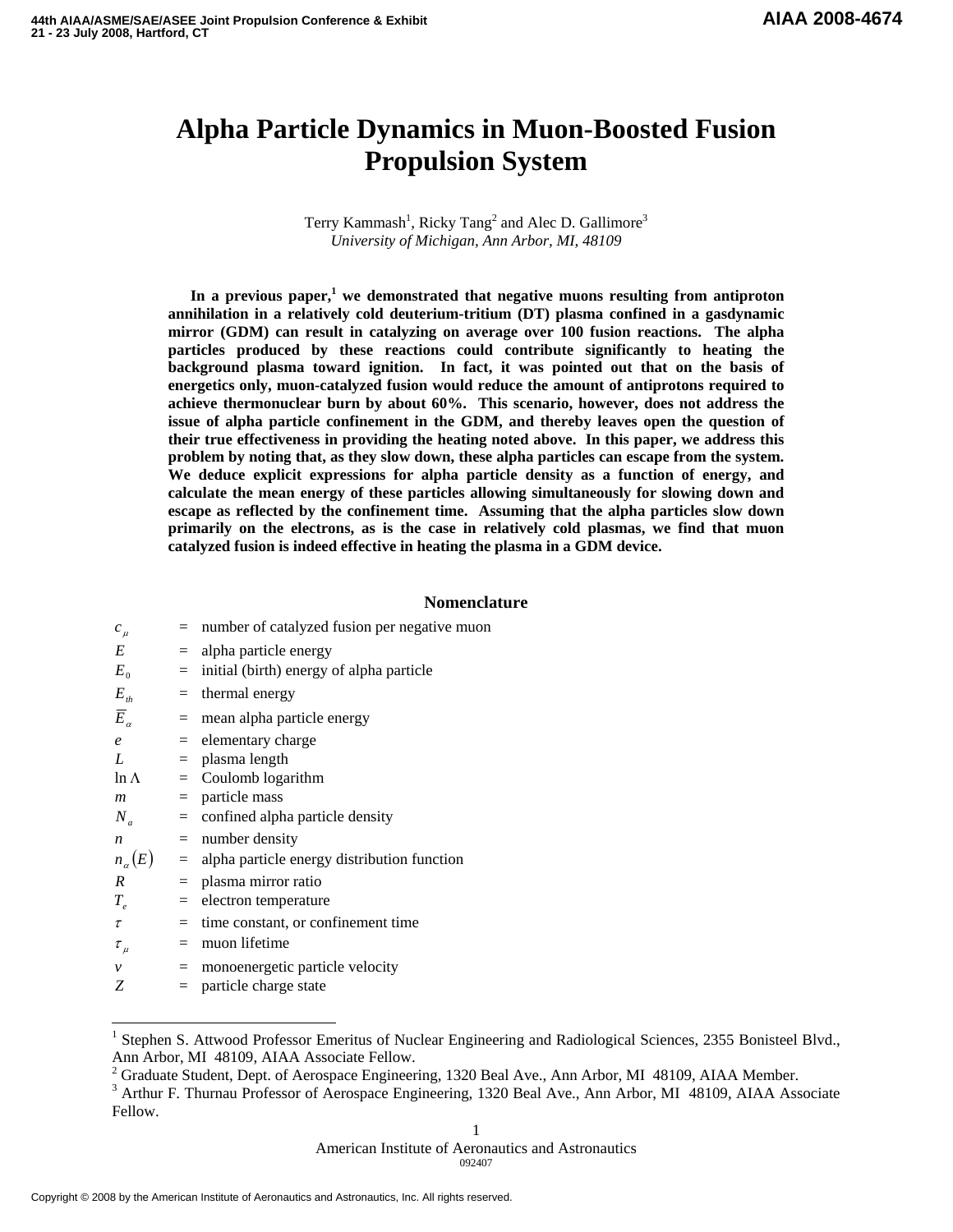# **I. Introductory Remarks**

e have shown in previous work<sup>1</sup> that in antiproton-driven fusion propulsion systems, plasma heating results We have shown in previous work<sup>1</sup> that in antiproton-driven fusion propulsion systems, plasma heating results from fission fragments as well as from the annihilation products produced by antiproton annihilation in  $U^{238}$ targets. We have also indicated that some additional significant heating comes about as a result of muon catalysis in a deuterium-tritium (DT) plasma whereby a negative muon can uniquely attach itself to both D and T ions, thereby allowing them to undergo fusion reactions and releasing energetic alpha particles into the plasma. Such catalysis results in more than 100 fusion reactions during the lifetime of the muon, and the resulting alpha particles provide sizable amount of heating towards ignition. The assumption made in those studies is that the alpha particles in the confinement device – the gasdynamic mirror (GDM) – deposit their energy through collisions and not escape while doing so. In this paper, we address this question by allowing for escape while these particles slow down. We assume that alpha particle confinement follows that of the ions, and deduce the appropriate expressions for their velocity distribution and mean energy, as well as their confinement time in the GDM. We find that despite particle losses, the fraction of alpha particles that are confined can still contribute a significant amount of plasma heating as suggested earlier. What follows is a mathematical confirmation of these predictions.

### **II. Energy Distribution**

The number of alpha particles in an interval of energy  $\Delta E$  is  $n_{\alpha}(E)\Delta E$ , where  $n_{\alpha}(E)$  is the number density per unit energy. If a loss mechanism has a time constant  $\tau<sub>s</sub>(E)$ , then in steady state we have

$$
\frac{d}{dt}\left[n_{\alpha}(E)\Delta E\right] = n_{\alpha}\left(E\right)\left(\frac{dE}{dt}\right)_{E} - n_{\alpha}\left(E + \Delta E\right)\left(\frac{dE}{dt}\right)_{E + \Delta E} - \frac{n_{\alpha}\left(E\right)\Delta E}{\tau(E)} = 0\tag{1}
$$

 Rearranging and using the definition of a derivative, we obtain the following governing differential equation for the energy distribution of alpha particles.

$$
\frac{\partial}{\partial E} \left( n_a \frac{dE}{dt} \right) + \frac{n_a(E)}{\tau(E)} = \frac{\partial n_a}{\partial E} \left( \frac{dE}{dt} \right) + n_a(E) \frac{\partial}{\partial E} \left( \frac{dE}{dt} \right) + \frac{n_a(E)}{\tau(E)} = 0
$$
\n(2)

Integrating Eq. (2) over the range of energies *E* to  $E_0$ , where  $E_0$  is the initial energy (i.e. birth energy) of the alpha particles, we obtain the following.

$$
n_{\alpha}(E) = n_{\alpha}(E_0) \exp\left\{\int_{E_0}^{E_0} \left[\frac{\frac{\partial}{\partial E}\left(\frac{dE}{dt}\right)}{dE/dt} + \frac{1}{\tau(E)\frac{dE}{dt}}\right]dE\right\}
$$
(3)

The first term of the integrand can be rewritten as follows

$$
\frac{\partial}{\partial E} \left( \frac{dE}{dt} \right)}{dE / dt} = \frac{d}{dE} \left[ \ln \left( \frac{dE}{dt} \right) \right]
$$
(4)

and can be readily integrated yielding the following expression for the alpha particle energy distribution.

$$
n_{\alpha}(E) = n_{\alpha}(E_0) \frac{\left\langle dE/dt \right\rangle_{E_0}}{dE/dt} \exp\left\{ \frac{E_0}{E} \frac{1}{\tau(E) dE/dt} dE \right\}
$$
(5)

Now consider alpha particles produced via muon-catalyzed fusion, the initial energy distribution would be given by the following.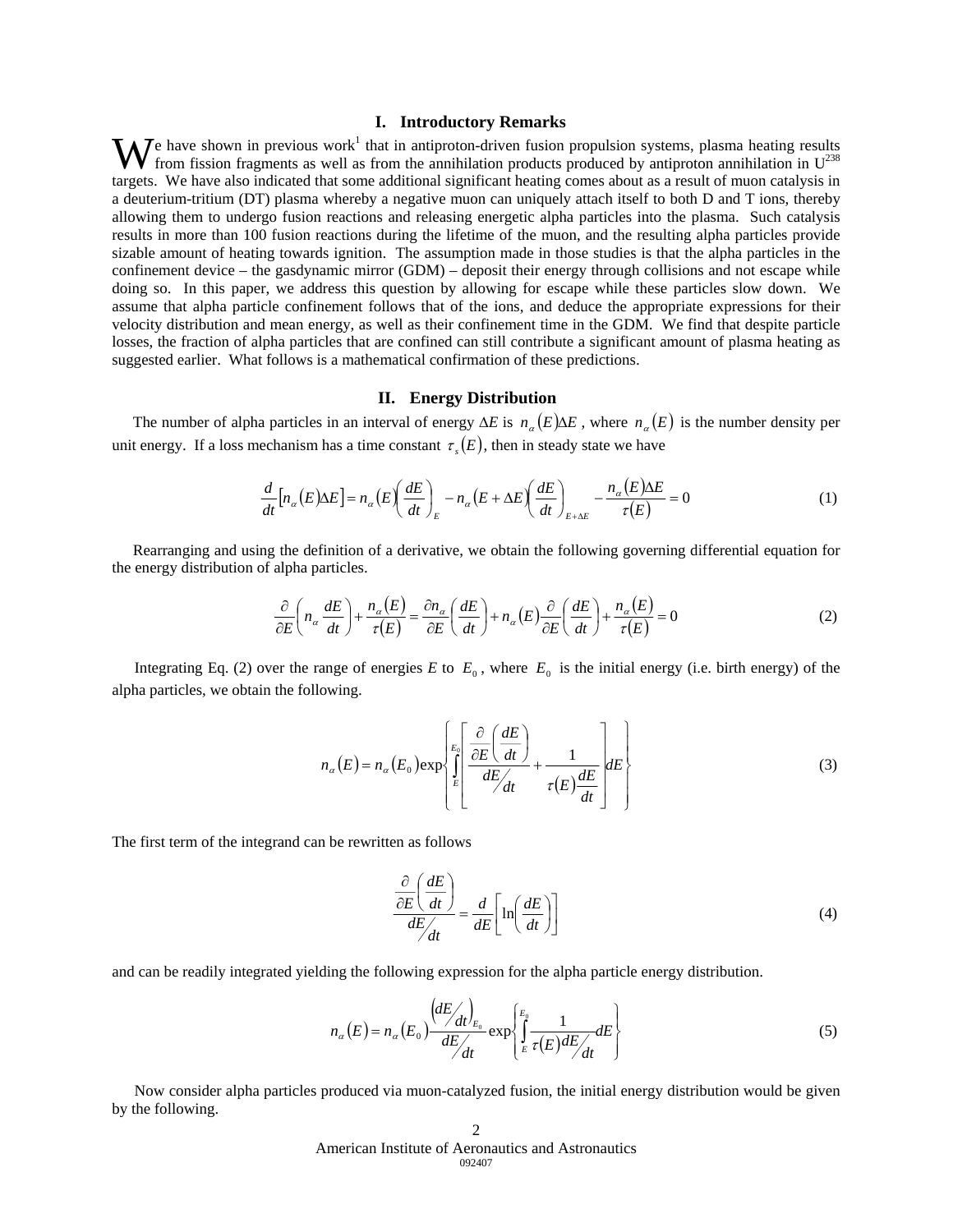$$
n_{\alpha}(E_0) = \frac{\left(c_{\mu}n_{\mu}\right)/\tau_{\mu}}{-\left(dE/\right)_{E_0}}
$$
\n<sup>(6)</sup>

where  $n_{\mu}$  is the negative muon number density,  $\tau_{\mu}$  the muon lifetime, and  $c_{\mu}$  is the number of catalyzed fusion (i.e. number of alpha particles born) per negative muon.  $dE/dt$  represents the rate of decrease of alpha particle energy and can be expressed by the following, with the first term denoting energy loss to the plasma electrons and the second term loss to the ions due to Coulomb collisions.

$$
\frac{dE}{dt} = -\left(c_1 E + \frac{c_2}{\sqrt{E}}\right) \tag{7}
$$

 $c_1$  and  $c_2$  are coefficients that depend on the incident and target particles, as well as plasma density and temperature.

$$
c_1 = \frac{8}{3} \sqrt{2\pi} Z^2 Z_e^2 e^4 (\ln \Lambda) \frac{\sqrt{m_e}}{T_e^{3/2}} \frac{n_e}{m} C_a \qquad [s^{-1}]
$$
 (8a)

$$
C_a = (1.6022 \times 10^{-9})^{-3/2} \left(\frac{\text{keV}}{\text{erg}}\right)^{3/2} \tag{8b}
$$

where *m* and  $m_e$  are respectively the mass of the incident particle (i.e. alpha particle) and the electron. Similarly, *Z* and  $Z_e$  are the charge state of the incident particle (i.e. alpha particle) and the electron, respectively.  $n_e$  is the electron density, and  $T_e$  is the electron temperature. Equation (8a) is written in the CGS system, and all the quantities have the standard CGS units, with the exception of the electron temperature  $T_e$ . For convenience,  $T_e$  in Eq. (8a) has unit **keV**. The conversion factor  $C_a$  makes explicit the conversion to the CGS system. Finally, ln  $\Lambda$  is the Coulomb Logarithm given by the following for a DT plasma,

$$
\ln \Lambda = 24 - \log \frac{\sqrt{n_e \left[\text{cm}^{-3}\right]}}{T_e \left[\text{eV}\right]}
$$
\n(9)

Similarly for  $c_2$ , Eq. (10a) is written in the CGS system, and all quantities have their standard CGS units. The conversion factor  $C_b$  ensures that  $c_2$  has the correct energy unit of keV in order to be consistent with the other equations.

$$
c_2 = \frac{4\pi Z^2 Z_i^2 e^4 (\ln \Lambda) n_i}{m_i} \sqrt{\frac{m}{2}} C_b \qquad \left[ \frac{\text{keV}^{3/2}}{\text{s}} \right] \tag{10a}
$$

$$
C_b = (1.6022 \times 10^{-9})^{-3/2} \left(\frac{\text{keV}}{\text{erg}}\right)^{3/2} \tag{10b}
$$

 Substituting Eqs. (6) and (7) into Eq. (5) yields the following energy distribution for alpha particles produced via muon-catalyzed fusion, where *E* has unit **keV**.

$$
n_{\alpha}(E) = \frac{(c_{\mu}n_{\mu})/\tau_{\mu}}{c_{1}E + \frac{c_{2}}{\sqrt{E}}}\exp\left\{-\int_{E}^{E_{0}}\frac{\sqrt{E}}{(c_{1}E^{3/2} + c_{2})\tau(E)}dE\right\}
$$
(11)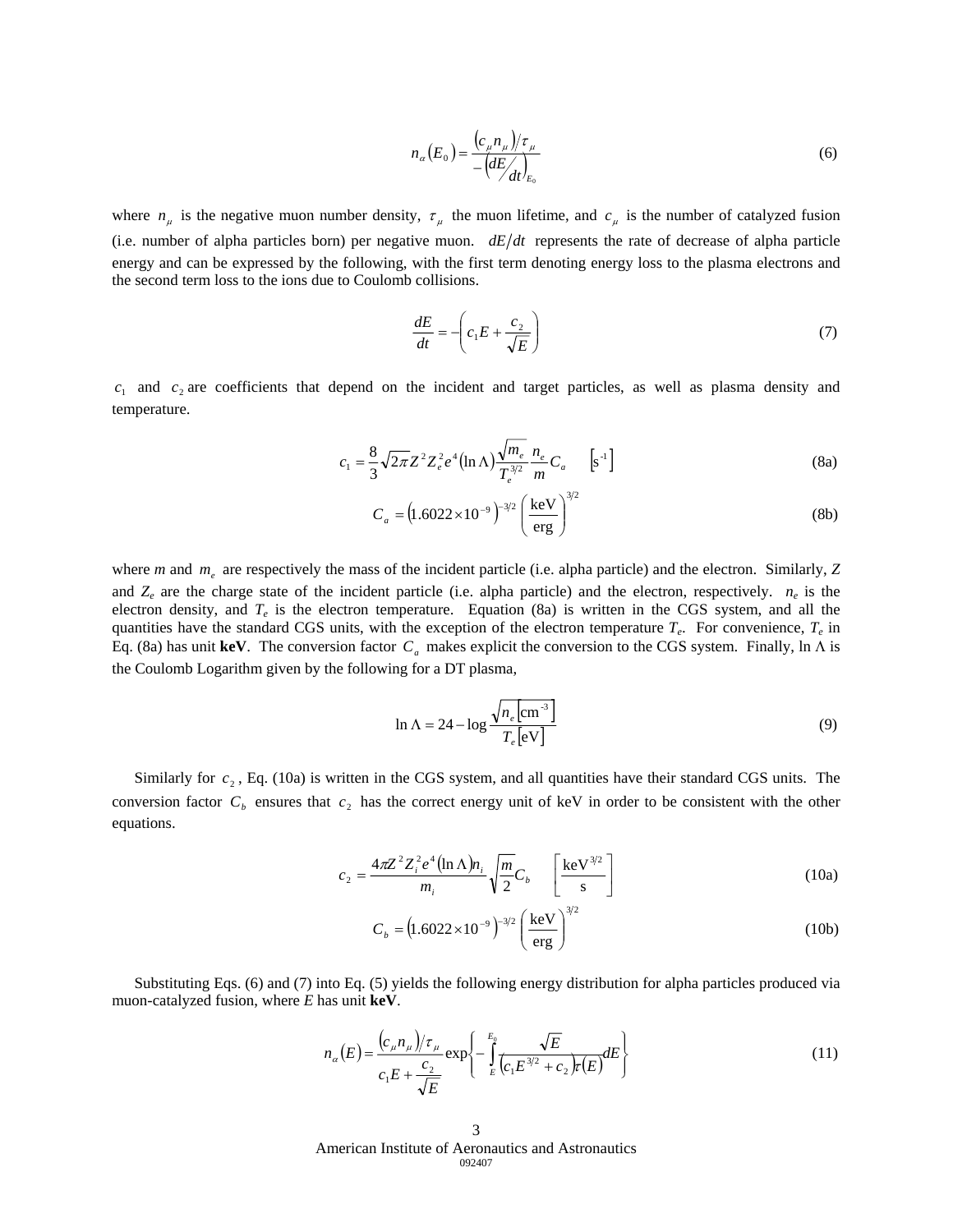To evaluate Eq. (11), we need the time constant (i.e. confinement time)  $\tau$ <sub>s</sub> $(E)$ . The confinement time for the GDM, ignoring the ambipolar potential, is as follows,

$$
\tau(E) = \frac{RL}{v} \tag{12}
$$

Here  $R$  is the plasma mirror ratio, which is the ratio of the magnetic field seen by the plasma at the mirror to that at the center. The monoenergetic particle velocity is given by Eq. (13)

$$
v = \sqrt{\frac{2EC_c}{m_a}}
$$
 (13a)

$$
C_c = 1.6022 \times 10^{-9} \text{ erg/keV}
$$
 (13b)

where  $m_\alpha$  is the mass of the alpha particle, and  $C_c$  is a unit conversion factor allowing *E* in Eq. (13a) to be expressed in  $\text{keV}$  in order to be consistent with Eq. (11). All the other quantities in Eqs. (12) and (13a) have the standard CGS units. The choice of the CGS system here is arbitrary; SI units may be used instead in Eqs. (12) and (13a), in which case  $C_c$  would be modified to relate Joule to keV. Substituting these equations into Eq. (11) yields the final expression for the energy distribution for alpha particles produced via muon-catalyzed fusion inside the GDM.

$$
n_{\alpha}(E) = \frac{(c_{\mu}n_{\mu})/\tau_{\mu}}{c_{1}E + \frac{c_{2}}{\sqrt{E}}}\exp\left\{-\sqrt{\frac{2C_{c}}{m_{\alpha}}}\frac{1}{RL}\int_{E}^{E_{0}}\frac{E}{c_{1}E^{3/2} + c_{2}}dE\right\} \quad \left[\text{cm}^{-3} \cdot \text{keV}^{-1}\right]
$$
(14)

#### **III. Electron Heating Only**

The analytical solution to the full integral in Eq. (14) is very complicated. For a relatively cold plasma, e.g. at the ionization temperature,  $c_1$  can be several orders of magnitude larger than  $c_2$ , and therefore, electron heating dominates, which is what we expect for a cold plasma. If we envision a GDM system wherein these alpha particles produced via muon-catalyzed DT fusion reactions contribute to the initial phase of the plasma heating, it is reasonable to assume the bulk of their energy being deposited into the plasma electrons. We can therefore simplify the integral in Eq. (14) accordingly by assuming  $c_2 = 0$ .

$$
n_{\alpha}(E) = \frac{(c_{\mu}n_{\mu})/\tau_{\mu}}{c_{1}E} \exp\left\{-\sqrt{\frac{2C_{c}}{m_{\alpha}}} \frac{1}{RL} \int_{E}^{E_{0}} \frac{dE}{c_{1}E^{1/2}}\right\}
$$
(15)

The resulting integral can be easily evaluated, yielding the following distribution function.

$$
n_{\alpha}(E) = \frac{c_{\mu}n_{\mu}}{c_{1}E\tau_{\mu}} \exp\left\{-\sqrt{\frac{2C_{c}}{m_{\alpha}}} \frac{2}{RLc_{1}}(\sqrt{E_{0}} - \sqrt{E})\right\}
$$
  

$$
= \frac{c_{\mu}n_{\mu}}{c_{1}E\tau_{\mu}} \exp\left\{-A(\sqrt{E_{0}} - \sqrt{E})\right\}
$$
 (16)

where we have defined the following quantity.

$$
A = \sqrt{\frac{2C_c}{m_\alpha}} \frac{2}{RLc_1} > 0 \qquad \left[\text{keV}^{-1/2}\right] \tag{17}
$$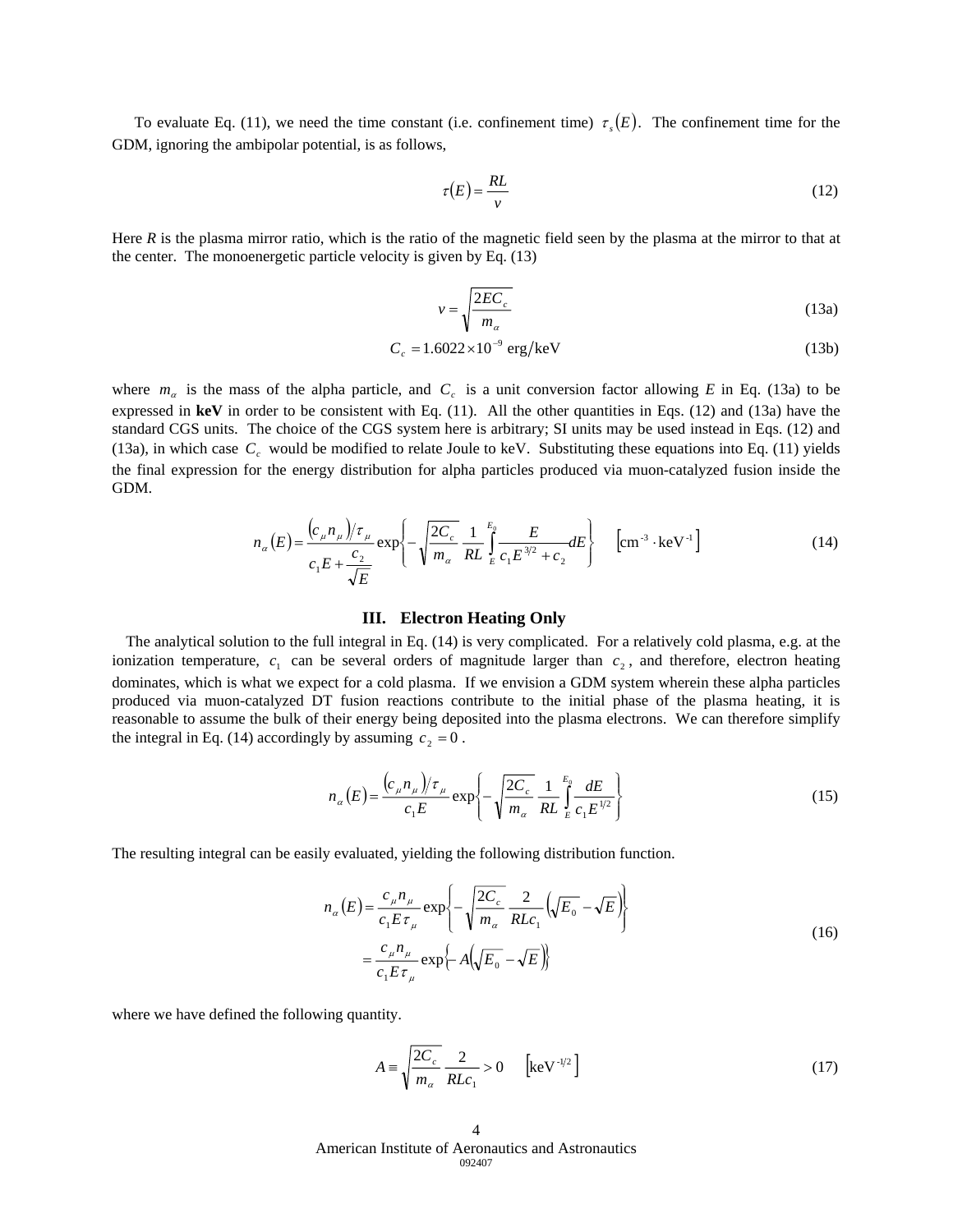Inspecting Eq. (16), we see that the distribution behaves as follows.

$$
n_{\alpha}(E) \sim \frac{e^{A\sqrt{E}}}{E} \tag{18}
$$

For relatively small energy  $E$ ,  $1/E$  dominates, whereas for large  $E$ , the exponential dominates. The minimum of the distribution occurs at an energy  $E_{\text{min}}$ .

$$
E_{\min} = \frac{4}{A^2} \tag{19}
$$

Since the energy of the alpha particles will be bounded by  $E_{th}$  (thermal energy) and  $E_0$  (initial energy at birth, i.e. 3.5 MeV), only this portion of  $n_{\alpha}(E)$  is meaningful. Using typical orders of magnitude for the defined quantity *A*, i.e.  $10^{-3}$  to  $10^{-5}$  for a dense cold plasma, we see that our distribution lies significantly to the left of the minimum, where  $1/E$  dominates. Figure 1 shows a representative plot of the distribution function for this range of energies.



**Figure 1. Typical profile for the alpha particle energy distribution function.** 

### **A. Confined Alpha Particle Density**

To obtain the total density, we integrate the distribution, Eq. (16), over all energies between the lower and upper bounds.

$$
N_{\alpha} = \int_{E_{th}}^{E_0} n_{\alpha}(E) dE = \frac{c_{\mu} n_{\mu}}{c_1 \tau_{\mu}} e^{-A \sqrt{E_0}} \int_{E_{th}}^{E_0} \frac{e^{A \sqrt{E}}}{E} dE
$$
 (20)

A change of variable transforms the integral in Eq. (20) into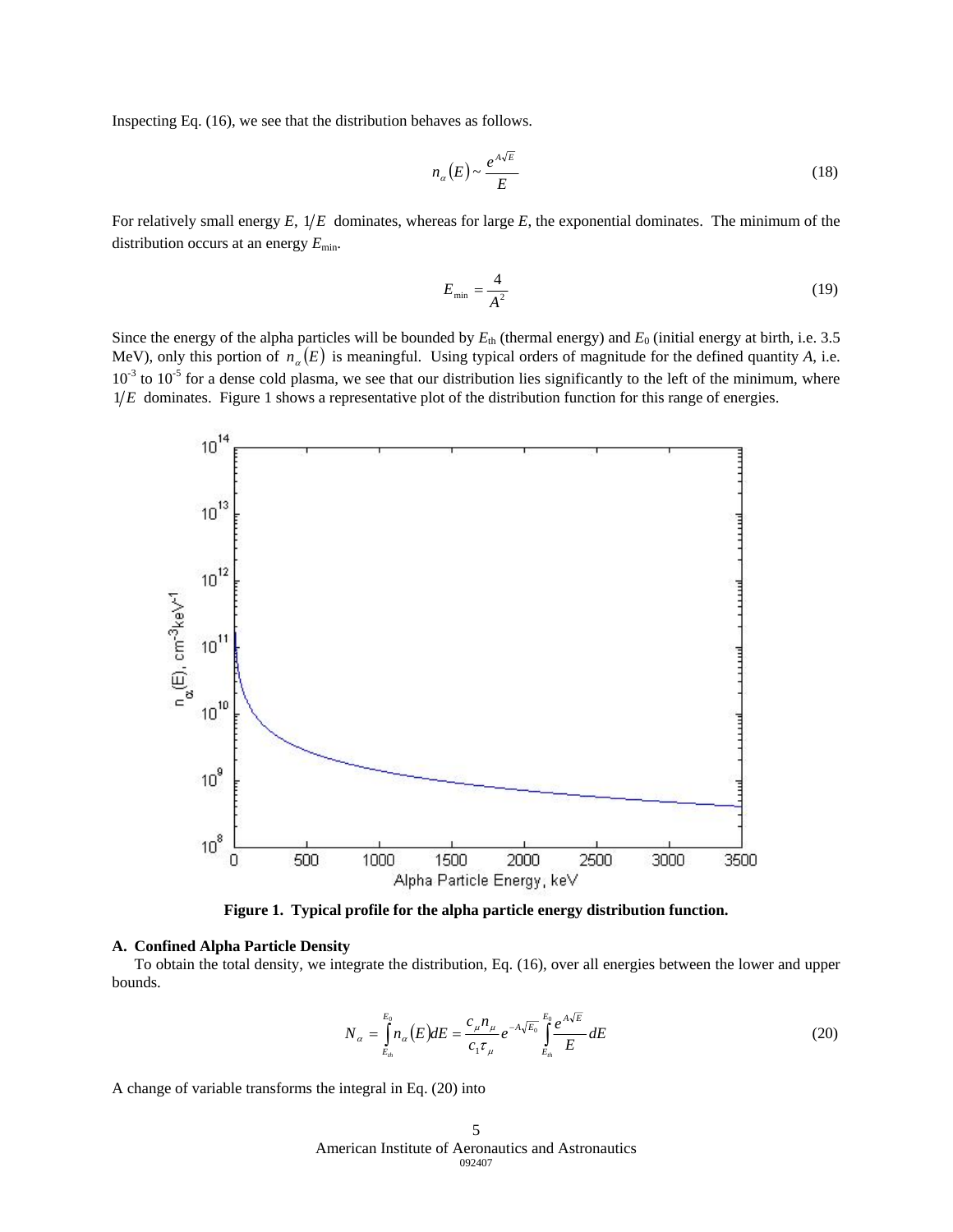$$
N_{\alpha} = \frac{2c_{\mu}n_{\mu}}{c_1\tau_{\mu}} e^{-A\sqrt{E_0}} \int_{-A\sqrt{E_m}}^{A\sqrt{E_0}} \frac{e^{-z}}{z} dz
$$
  
= 
$$
\frac{2c_{\mu}n_{\mu}}{c_1\tau_{\mu}} e^{-A\sqrt{E_0}} \left[ -\int_{-A\sqrt{E_0}}^{\infty} \frac{e^{-z}}{z} dz + \int_{-A\sqrt{E_m}}^{\infty} \frac{e^{-z}}{z} dz \right]
$$
 (21)

Each of the integrals in Eq. (21) is defined as the "exponential integral function" and is denoted by Ei. Therefore, the total density assuming electron heating only is given by the following.

$$
N_{\alpha} = \frac{2c_{\mu}n_{\mu}}{c_1\tau_{\mu}}e^{-A\sqrt{E_0}}\left[Ei\left(A\sqrt{E_0}\right) - Ei\left(A\sqrt{E_{\mu}}\right)\right] \quad \left[\text{cm}^{-3}\right] \tag{22}
$$

#### **B. Mean Kinetic Energy**

The mean alpha energy can be calculated as follows.

$$
\overline{E}_\alpha = \frac{\int_{E_\alpha}^{E_0} En_\alpha(E)dE}{N_\alpha} = \frac{\frac{c_\mu n_\mu}{c_1 \tau_\mu} e^{-A\sqrt{E_0}} \int_{E_\alpha}^{E_0} e^{A\sqrt{E}}dE}{N_\alpha} \equiv \frac{I}{N_\alpha}
$$
\n(23)

The integral *I* can be readily evaluated by first making a variable substitution  $x = A\sqrt{E}$  and then using integration by parts.

$$
I = \frac{2c_{\mu}n_{\mu}}{A^{2}c_{1}\tau_{\mu}}e^{-A\sqrt{E_{0}}}\left[e^{A\sqrt{E_{0}}}\left(A\sqrt{E_{0}}-1\right)-e^{A\sqrt{E_{th}}}\left(A\sqrt{E_{th}}-1\right)\right]
$$
(24)

And the final expression for the mean alpha particle energy is

$$
\overline{E}_{\alpha} = \frac{e^{A\sqrt{E_0}}\left(A\sqrt{E_0} - 1\right) - e^{A\sqrt{E_n}}\left(A\sqrt{E_n} - 1\right)}{A^2 \left[ Ei\left(A\sqrt{E_0}\right) - Ei\left(A\sqrt{E_n}\right) \right]} \quad \text{[keV]}
$$
\n(25)

# **C. Sample Calculations**

We consider a deuterium-tritium (DT) plasma with density  $5\times10^{16}$  cm<sup>-3</sup> at an initial temperature of 13.6 eV, corresponding to the ionization potential of the propellant. The system is antiproton driven. First, "at rest" annihilation of antiprotons in uranium-238 targets causes fission at nearly 100% efficiency.<sup>2,3</sup> The resulting fission fragments and annihilation products, namely pions and their decay product muons, contribute to the heating of the plasma. In addition, in a DT plasma (even if it is cold), each negative muon can on average catalyze approximately 100 DT fusion reactions, each releasing an alpha particle of 3.5 MeV of kinetic energy that further contributes to the initial phase of plasma heating.

For a GDM with plasma mirror ratio of 25, a plasma length of 2 meters (note: this calculation is not sensitive to these two quantities), and an antiproton density of  $2.07 \times 10^{12}$  cm<sup>-3</sup> (based upon heating requirements not addressed in this paper and corresponding conservatively to the same density of negative muons, which in turns yields an initial alpha particle density of  $2.07\times10^{14}$  cm<sup>-3</sup>), the number of alpha particles being confined is about  $1.68\times10^{13}$  cm<sup>-3</sup>. The mean energy of these confined alpha particles is roughly 294 keV.

To determine the change in plasma temperature, we consider a simple energy balance.

$$
\frac{3}{2}n_e(T_e - T_{e0}) = n_{inc}(E_0 - E)
$$
\n(26)